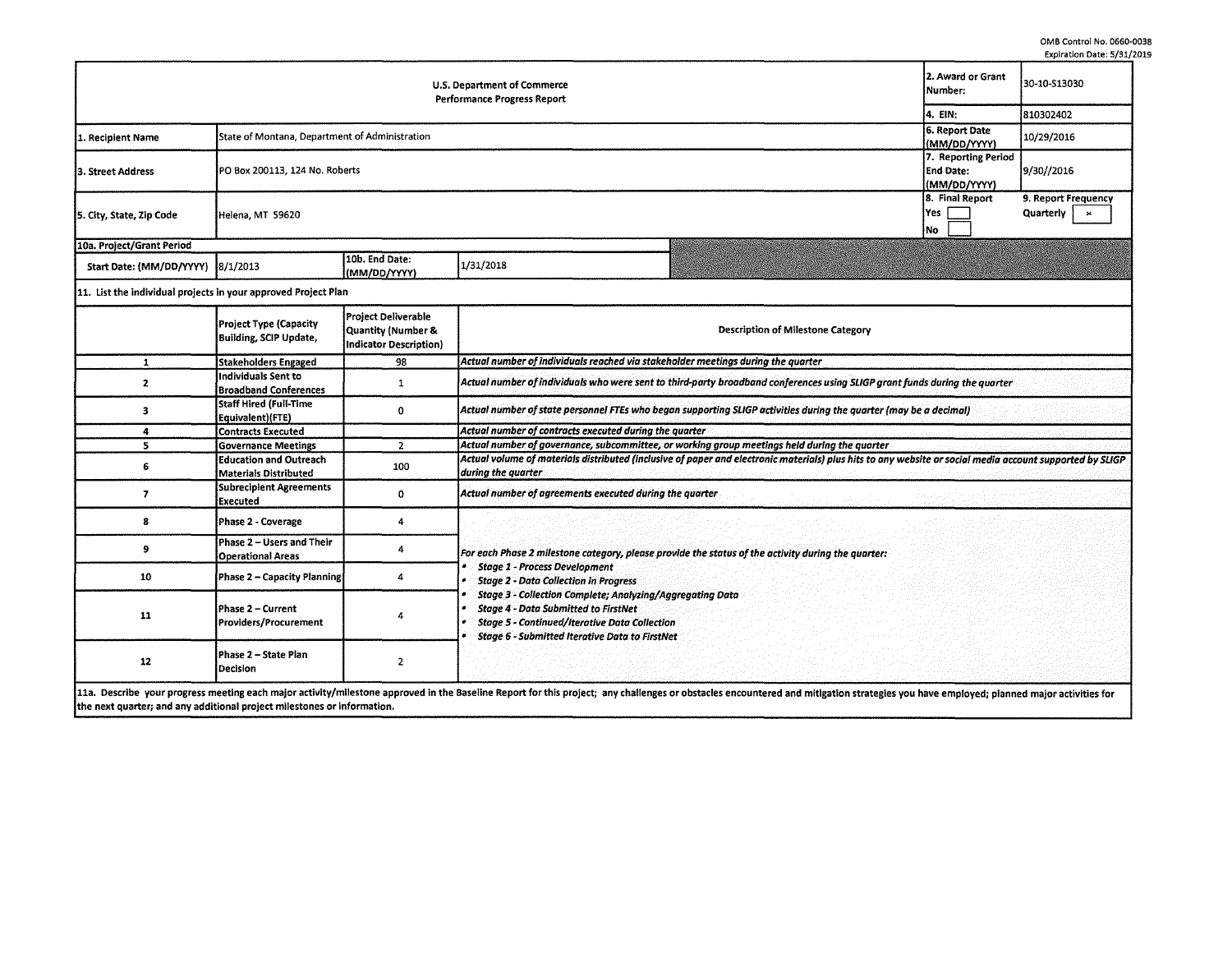SIGB meetings were held in August and September.. The link to meeting agendas and minutes is http://sitsd.mt.gov/Public-Safety-Home-Page/SIGB-Main-Page Steakholders: 20 stakeholders attended the August SIGB meeting and 20 oresent at the September SIGB meeting. These counts exclude state bureau and SLIGP staff but include public safety personnel. On the Native American engagement. Native American OR included visits to the Blackfeet. No. Chev Crow Tribes. Margarett Muhr, FN Tribal Coordinator presented; she was accompanied by Trudy Skari from this Office. Note also that Trudy Skari, state OR Coordinator, attended the National Tribal Emergency Management Council Conference at Lemoore, CA September 21-23, 2016. Carl Rebstock and Margaret Muir lead a session entitled "FirstNet Unscripted". Materials distributed: In total, 100 fact sheets were distributed. This includes distribution three Native American Tribes, the Bozeman Metro meeting and the Bozeman Regional CTT meeting. This quarter, Montana sponsored a regional CTT meeting in coordination with Region 8 states and FirstNet. On August 25th approxi persons representing Region 8 states including Montana attended (see attached picture). The respective CTT teams offered suggestions and comments about QoS and Priority and Preemption. The following day, Tracey Murdock pre Bozeman PSE's (see attached picture). Local Officials emphasized the need for low service rates and reasonably priced devices. Both of these events required a considerable amount of set-up coordination. At the end of Septe Team held a meet and greet session at the Lewis and Clark Public Library from 4pm until 8pm. FirstNet state staff met with Margarett Walker and Chris Eck prior to joint them at the Library. Attendence was slight. However, representative stopped by (see picture). The planning and OR for the Billings Metro meeting took place during the quarter with the meeting held October 6th. Our contract Meeting Facilitator has been value added for FN's Mo engagements. Finally note that Tracey Murdock. FN Region 8, is encouraging the states to plan for the review and distribution of the state deployment plan. This subject will be discussed at the November SPOC meeting at Pho

11b. If the project team anticipates requesting any changes to the approved Baseline Report in the next quarter, describe those below. Note that any substantive changes to the Baseline Report must be approved by the Depart Commerce before implementation.

In Auguset, the SLIGP Administrative Assistant retired. The CIO has replaced the position's duties with personnel from the Division's administrative pool. The Bureau is expecting that costs such as taking minutes for the S website will be charged to the Grant. We do not have authorization for these charges at this time and need to discuss with the NTIA SLIGP Program Office.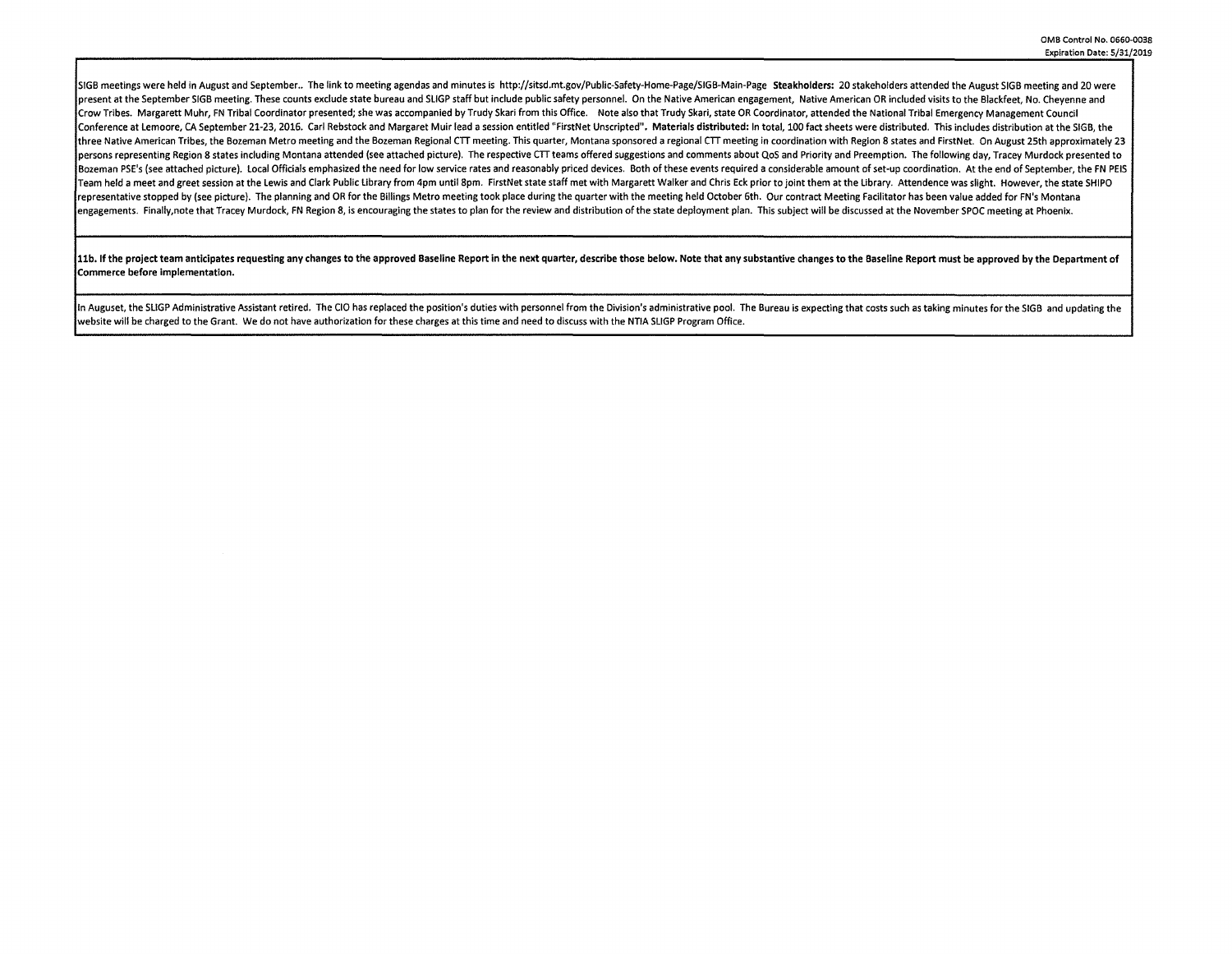| 12. Personnel |
|---------------|
|               |

| 12. Personnel                                                                                                                                              |                                                    |                       |                                                                                                                                                                           |                      |                               |                     |                 |                                         |                                          |  |
|------------------------------------------------------------------------------------------------------------------------------------------------------------|----------------------------------------------------|-----------------------|---------------------------------------------------------------------------------------------------------------------------------------------------------------------------|----------------------|-------------------------------|---------------------|-----------------|-----------------------------------------|------------------------------------------|--|
| 12a. If the project is not fully staffed, describe how any lack of staffing may impact the project's time line and when the project will be fully staffed. |                                                    |                       |                                                                                                                                                                           |                      |                               |                     |                 |                                         |                                          |  |
| 12b. Staffing Table - Please include all staff that have contributed time to the project. Please do not remove individuals from this table.                |                                                    |                       |                                                                                                                                                                           |                      |                               |                     |                 |                                         |                                          |  |
| Job Title                                                                                                                                                  | FTE%                                               |                       | Project (s) Assigned                                                                                                                                                      |                      |                               |                     |                 |                                         |                                          |  |
| <b>SLIGP Project MGT (Inkind)</b>                                                                                                                          | 100%                                               |                       | Work with and prepare reports for the SIGB, prepare quarterly PPR, supervise the OR Coordinator, Prepare RFP's and MoU's, answer FN RFI's<br>No Change                    |                      |                               |                     |                 |                                         |                                          |  |
| SPOC (Inkind)                                                                                                                                              | 5%                                                 |                       | Single Point of Contact, Supervises Bureau Chief and SLIGP PM                                                                                                             |                      |                               |                     |                 |                                         |                                          |  |
| <b>PSCB Bureau Chief (Inkind)</b>                                                                                                                          | 20%                                                |                       | No Change<br>Meeting and Conference attendance, SLIGP supervision, Grant AOR<br>No Change                                                                                 |                      |                               |                     |                 |                                         |                                          |  |
| <b>PSCB Bureau Fiscal MGT</b><br>(Inkind)                                                                                                                  | 3%                                                 |                       | Liasion with state accounting, fiscal reporting and procurement                                                                                                           |                      |                               |                     |                 |                                         |                                          |  |
| SLIGP OR Coord. (Federal)                                                                                                                                  | 100%                                               |                       | Contract for meeting facilitator, schedule regional and tribal meetings, develop contacts with local and tribal first responders, attend regional and tribal<br>No Change |                      |                               |                     |                 |                                         |                                          |  |
| <b>Administrative Assistant</b><br>(Federal)                                                                                                               | 50%                                                | SIGB member requests. | Maintain SIGB and SLIGP websites, SIGB attendance records, munutes, scheduling, meeting set-up, travel claims processing for SIGB members, and, answer<br>Change, Retired |                      |                               |                     |                 |                                         |                                          |  |
| 13. Subcontracts (Vendors and/or Subrecipients)                                                                                                            |                                                    |                       |                                                                                                                                                                           |                      |                               |                     |                 |                                         |                                          |  |
| 13a. Subcontracts Table - include all subcontractors. The totals from this table must equal the "Subcontracts Total" in Question 14f.                      |                                                    |                       |                                                                                                                                                                           |                      |                               |                     |                 |                                         |                                          |  |
| Name                                                                                                                                                       | <b>Subcontract Purpose</b>                         |                       | Type<br>(Vendor/Subrec.)                                                                                                                                                  | RFP/RFQ Issued (Y/N) | Contract<br>Executed<br>(Y/N) | <b>Start Date</b>   | <b>End Date</b> | <b>Total Federal Funds</b><br>Allocated | <b>Total Matching Funds</b><br>Allocated |  |
| Montana State Library                                                                                                                                      | <b>GIS Mapping</b>                                 |                       | MoA                                                                                                                                                                       | N                    | Y                             | 7/1/2015            | 12/30/2016      | \$100,000.00                            | \$0.00                                   |  |
| Brandborg, Sole Proprietor                                                                                                                                 | Regional/local FirstNet Meeting Facilitator/Set-up |                       | Vendor                                                                                                                                                                    | ٧                    | Y                             | 2/5/2016            | 10/31/2017      | \$80,000.00                             | \$0.00                                   |  |
| <b>Tribal Facilitators</b>                                                                                                                                 | Moderate/conduct 8/22/2015 Tribal Meeting          |                       | Vendor                                                                                                                                                                    | N                    | $\mathbf v$                   | 8/21/2015           | 9/30/2017       | \$30,000.00                             | \$0.00                                   |  |
| MT LE and Fire Schools                                                                                                                                     | Ed and OR on Band 14 LTE 4 Apps and Devices        |                       | MoA                                                                                                                                                                       | N                    | N                             | Pending             | 9/30/2017       | \$152,886.00                            | \$0.00                                   |  |
| FN Data Requests                                                                                                                                           | Answer Data Requests as<br>they occur              |                       | Vendor                                                                                                                                                                    | N                    | N                             | 7/1/2016            | 9/30/2017       | \$892,500.00                            | \$0.00                                   |  |
| <b>Website Content</b>                                                                                                                                     | Inter-Active for PS Community                      |                       | Vendor                                                                                                                                                                    | N                    | N                             | To be<br>Determined | 9/30/2017       | \$50,000.00                             | \$0.00                                   |  |
| 13b. Describe any challenges encountered with vendors and/or subrecipients.                                                                                |                                                    |                       |                                                                                                                                                                           |                      |                               |                     |                 |                                         |                                          |  |
|                                                                                                                                                            |                                                    |                       |                                                                                                                                                                           |                      |                               |                     |                 |                                         |                                          |  |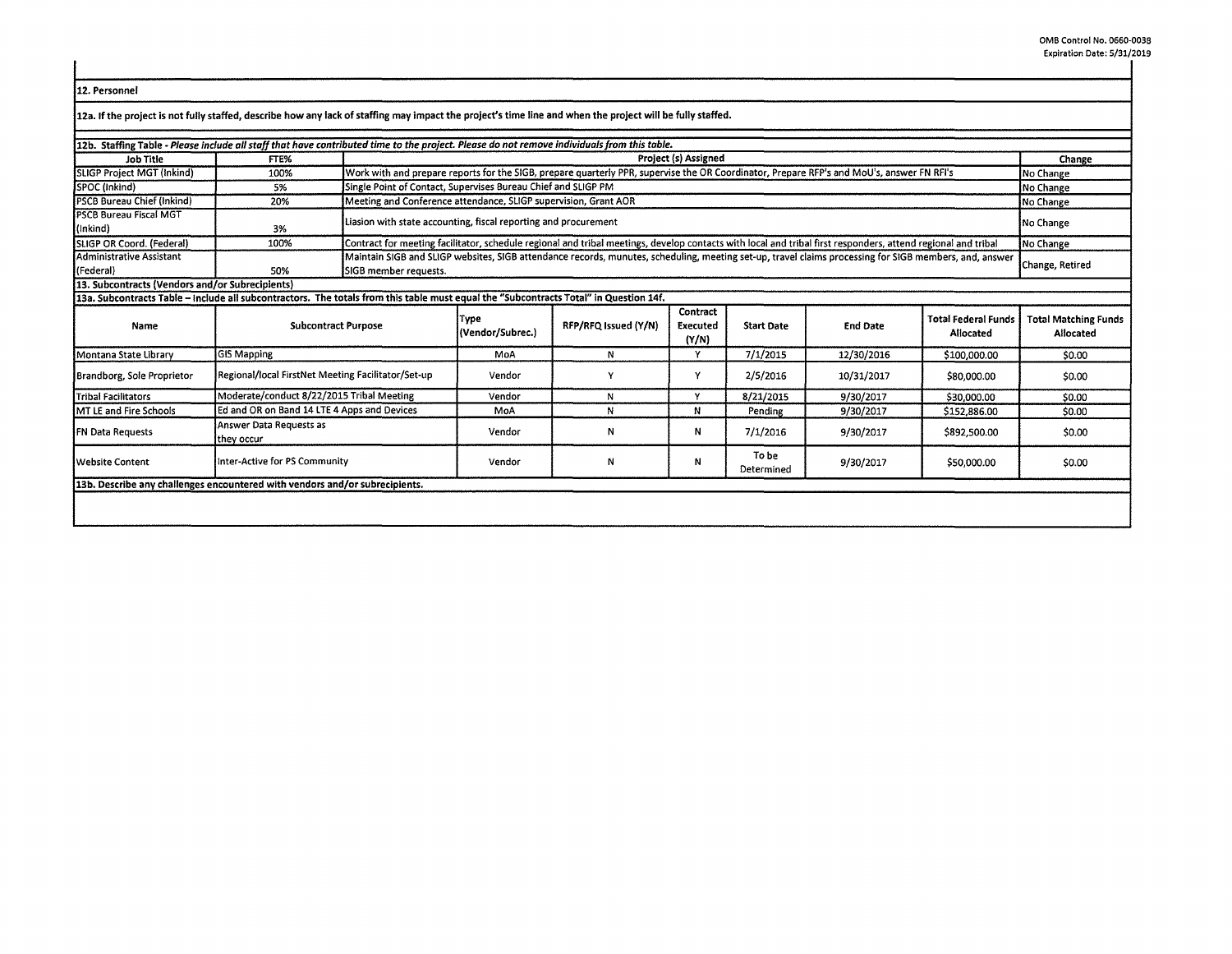## 14. Budget Worksheet

Columns 2, 3 and 4 must match your current project budget for the entire award, which is the SF-424A on file.

Only list matching funds that the Department of Commerce has already approved.

| Project Budget Element (1)                                                                                                                                                                      | Federal Funds Awarded (2) | <b>Approved Matching</b><br>Funds (3)     | Total Budget (4) | Federal Funds Expended   Approved Matching  <br>(5) | <b>Funds Expended (6)</b> | <b>Total funds Expended</b><br>(7) |  |
|-------------------------------------------------------------------------------------------------------------------------------------------------------------------------------------------------|---------------------------|-------------------------------------------|------------------|-----------------------------------------------------|---------------------------|------------------------------------|--|
| la. Personnel Salaries                                                                                                                                                                          | \$252,990.00              | \$352,802.40                              | \$605,792.40     | \$134,473.78                                        | \$240,113.62              | \$374,587.40                       |  |
| b. Personnel Fringe Benefits                                                                                                                                                                    | \$63,244.43               | \$88,203.67                               | \$151,448.10     | \$46,632.11                                         | \$72,121.13               | \$118,753.24                       |  |
| c. Travel                                                                                                                                                                                       | \$163,594.10              | \$13,097.93                               | \$176,692.03     | \$36,935.23                                         | \$13,097.93               | \$50,033.16                        |  |
| d. Equipment                                                                                                                                                                                    | \$0.00                    | \$0.00                                    | \$0.00           | \$0.00                                              | \$0.00                    | \$0.00                             |  |
| e. Materials/Supplies                                                                                                                                                                           | \$31,200.00               | \$0.00                                    | \$31,200.00      | \$33,329.39                                         | \$0.00                    | \$33,329.39                        |  |
| If. Subcontracts Total                                                                                                                                                                          | \$1,305,386.48            | \$0.00                                    | \$1,305,386.48   | \$23.812.09                                         | \$0.00                    | \$23,812.09                        |  |
| g. Other                                                                                                                                                                                        | \$0.00                    | \$0.00                                    | 50.00            | \$0.00                                              | \$0.00                    | \$0.00                             |  |
| h. Indirect                                                                                                                                                                                     | \$0.00                    | \$0.00                                    | \$0.00           | \$0.00                                              | \$0.00                    | \$0.00                             |  |
| i. Total Costs                                                                                                                                                                                  | \$1,816,415.01            | \$454,104.00                              | \$2,270,519.01   | \$275,182.60                                        | \$325,332.68              | \$600,515.28                       |  |
| i. % of Total                                                                                                                                                                                   | 80%                       |                                           | 100%             | 46%                                                 | 54%                       | 100%                               |  |
| 15. Certification: I certify to the best of my knowledge and belief that this report is correct and complete for performance of activities for the purpose(s) set forth in the award documents. |                           |                                           |                  |                                                     |                           |                                    |  |
| 16a. Typed or printed name and title of Authorized Certifying Official:                                                                                                                         |                           | 16c. Telephone (area<br>code, number, and | 406-444-6134     |                                                     |                           |                                    |  |
| Quinn A. Ness, Public Safety Communications Bureau Chief D.R.                                                                                                                                   | (extension                |                                           |                  |                                                     |                           |                                    |  |
| 16b. Signature of Authorized Certifying Official:                                                                                                                                               |                           |                                           |                  |                                                     | Qness@mt.gov              |                                    |  |
| Dan Sulluran                                                                                                                                                                                    | Date: 0 28 2014           |                                           |                  |                                                     |                           |                                    |  |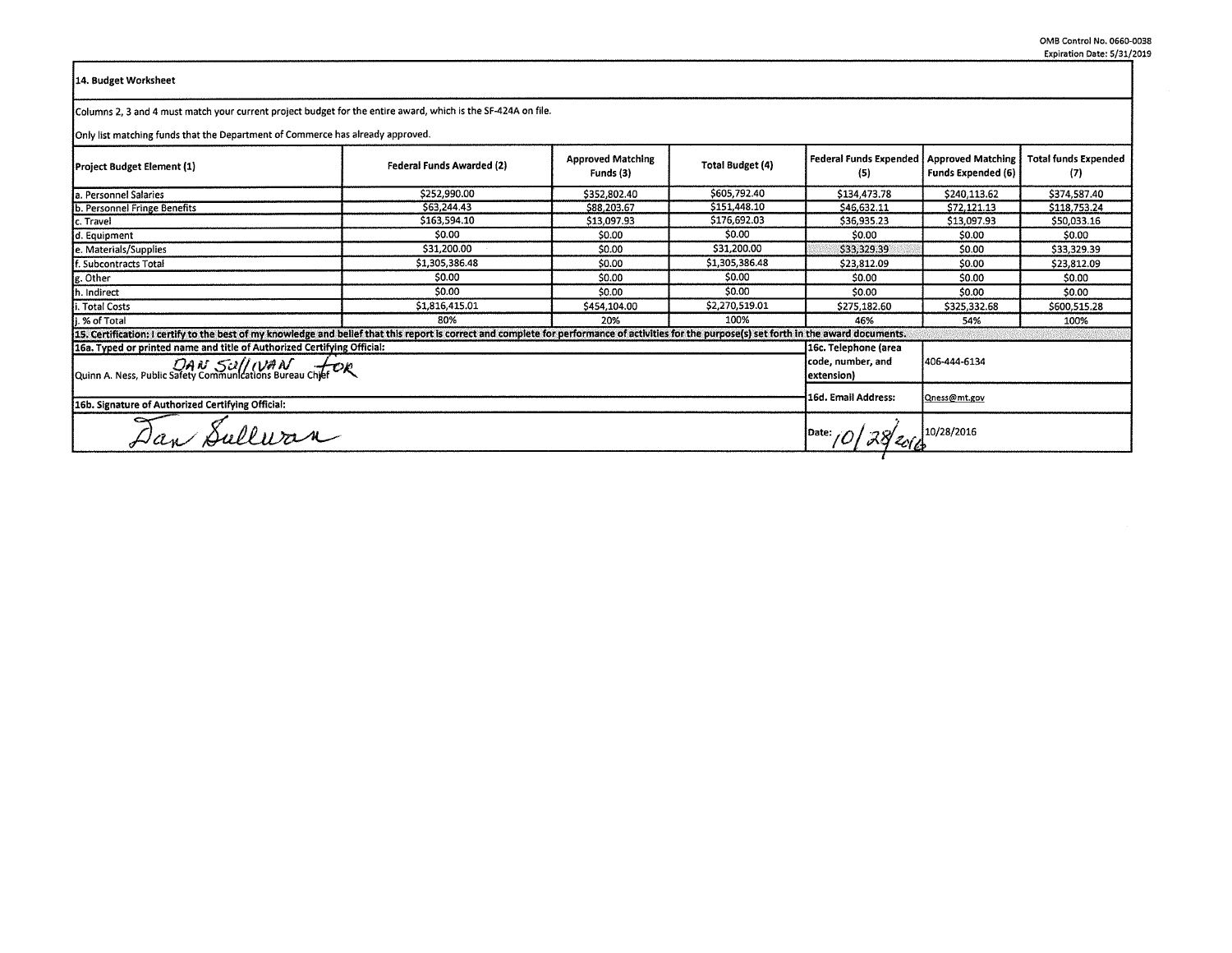



Regional CTT Meeting, Bozeman, MT 8/25/2016 (Above)

Metro Meeting Bozeman, MT 8/26/2016 (Top Right)

FN PEIS Meeting Lewis and Clark Library, Helena, MT Pictured: Chris Eck, FN and Jessica Bush, Compliance Officer, Montana SHPO. (Bottom Right)